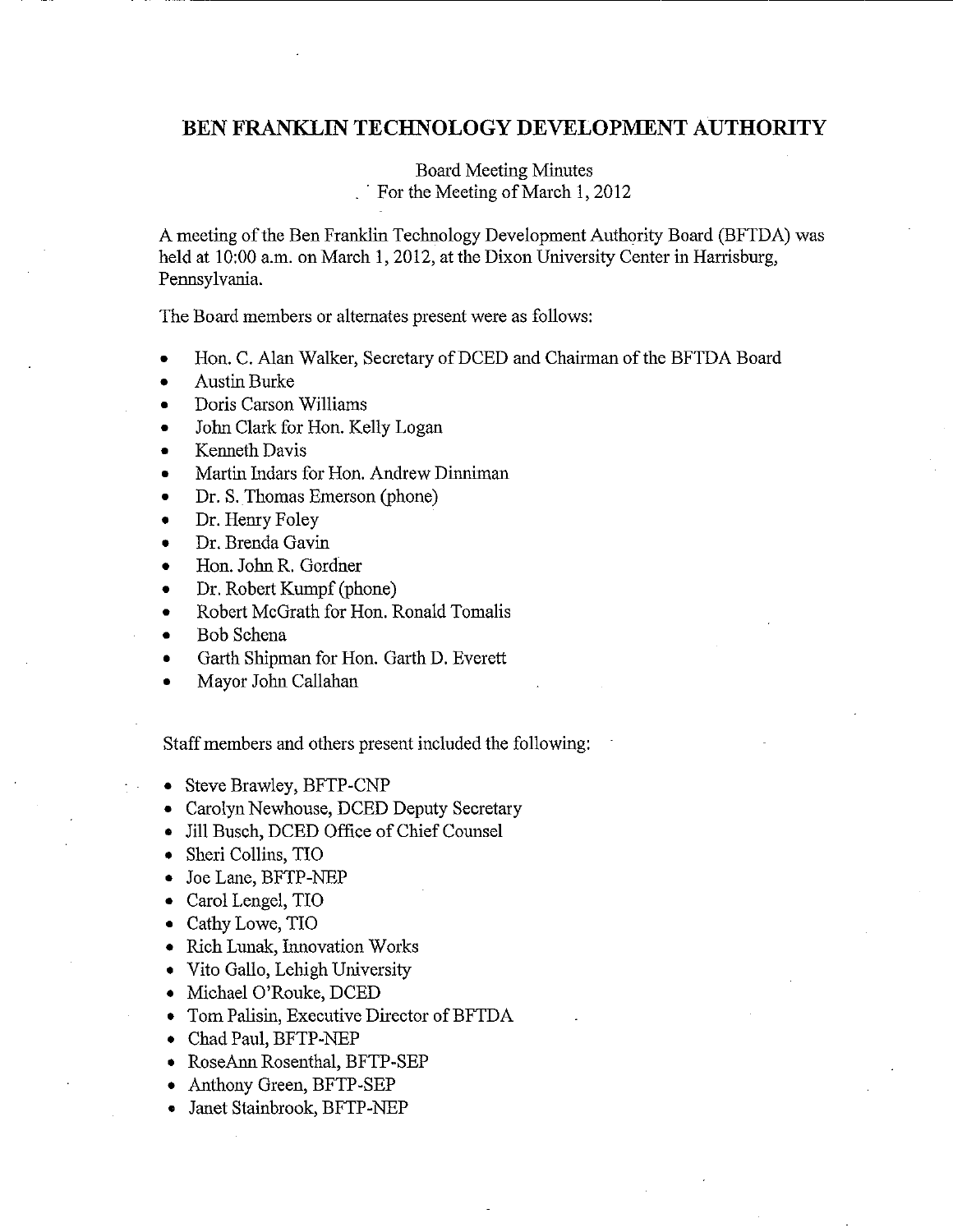- Mary Webber, Webber Associates
- Colton Weber, TIO
- Eric Cowden, Marcellus Shale Coalition

### **I. \Velcome and Opening Remarks**

Secretary called the meeting to order at 10:00 a.m. Secretary Walker discussed stated his optimism about Pennsylvania's economy and cited examples for his optimism including the recent expansion of Aquion Energy in southwest, Pennsylvania. He also emphasized his support of the Technology Development Authority's mission and cited the stable funding support outlined in the Governor's budget proposal.

Secretary Walker introduced Ms. Carolyn Boser Newhouse as DCED's newly appointed Deputy Secretary of Innovation and Investment.

#### **II. Approval of Minutes**

Secretary Walker requested a motion to approve the minutes of the March 1, 2012 Board Meeting. A motion to approve the minutes was made by Austin Burke, seconded by Hank Foley, and approved by a unanimous vote of the Board.

#### **III. Board Recognition**

The Board presented retiring Board Member Brenda Gavin with a Certificate of Recognition honoring her years of service and dedication to the Authority and its mission.

### **IV. University Research Commercialization Grant Program - Nanotechnology Projects**

Mr. Colton Weber presented Nanotechnology University Commercialization Program to the Board which had \$3.15 million in available funds to support projects. Mr. Weber noted that this year, the focus of the nanotechnology projects is to maximize the available dollars. As a result, the program structure changed and it is now a competitive grant program. Mr. Weber provided the process by which projects were reviewed and recommended.

Seven (7) project applications were received. Only five (5) projects were recommended for funding with no program being fully funded. The recommendations include:

- 1. BFTP-SEP Nano Technology Institute (NTI)
- 2. PA Nano Commercialization Center
- 3. Lehigh University
- 4. Penn State University- NMT
- 5. Penn State University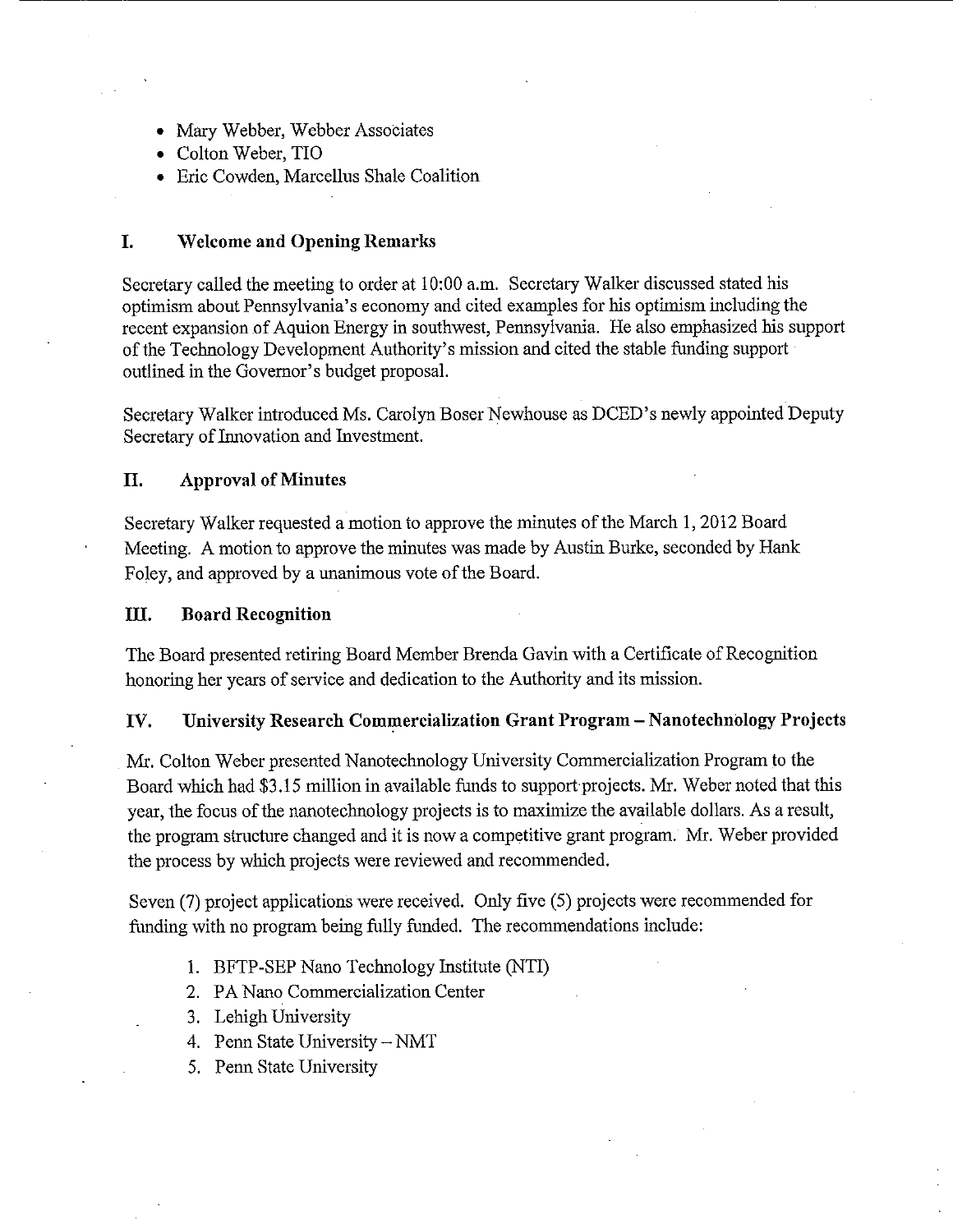Mr. Weber asked the Board for approval of the recommendations. A discussion followed. The outcome of the discussion was that the Board voted on and unanimously approved Weber's recommendation to fund the five nanotechnology commercialization projects.

# **V. Keystone Innovation Network- Budget Allocation Request**

Mr. Tom Palisin presented to the Board a proposal to combine the Keystone Innovation Zones and the (Keystone) Innovation Grants into one program with unified set of guidelines. Mr. Palisin stated the program merger meets DCED 's priorities and will create closer collaborations and support for the KIZ companies and the KIZ colleges and universities.

Mr. Palisin noted the original intent of the KIZ legislation was to closely link the zone activity with the tech transfer activity at universities. The proposed Keystone Innovation Network Program merger will continue the competitive program; build on its efficiencies, and; reward the most successful programs.

Mr. Palisin asked the Board to approve a \$2 million allocation for the newly formed Keystone Innovation Network. A Board discussion followed with the consensus of the Board agreeing that the program should continue to be funded citing:

- **1.** Examples of success stories which indicated that the KIZ model is critical to partnerships and innovation,
- 2. Dollars leveraged versus the tremendous investment gained demonstrates the need for program continuation, and,
- 3. KIZ Tax Credits which total \$10M to \$11M per year aid an average of about 150 companies per year.

The Board voted on and unanimously approved the motion to fund the Keystone Innovation Network allocation for \$2 million. Mr. Palisin requested that the Board review the Keystone Innovation Network Guidelines. A recommendation to approve the Guidelines will be made at the April 5, 2012 Board meeting.

## **VI. Future Board Investment Strategy**

Deputy Secretary Carolyn Newhouse assumed the Board Chair position after Secretary Walker left to attend budget hearings.

Mr. Palisin provided an overview to the Board on how the development of a Board strategy would be developed through a process of engagement working with the Board and key funded partners. The notes from the prior Board meeting developed by Fourth Economy Consulting were provided to the Board and highlights were reviewed. Staff announced it was engaging with the national trade association and the State Science and Technology Institute to assist with development of a strategy. Regular reports to the Board would be made as the strategy is developed.